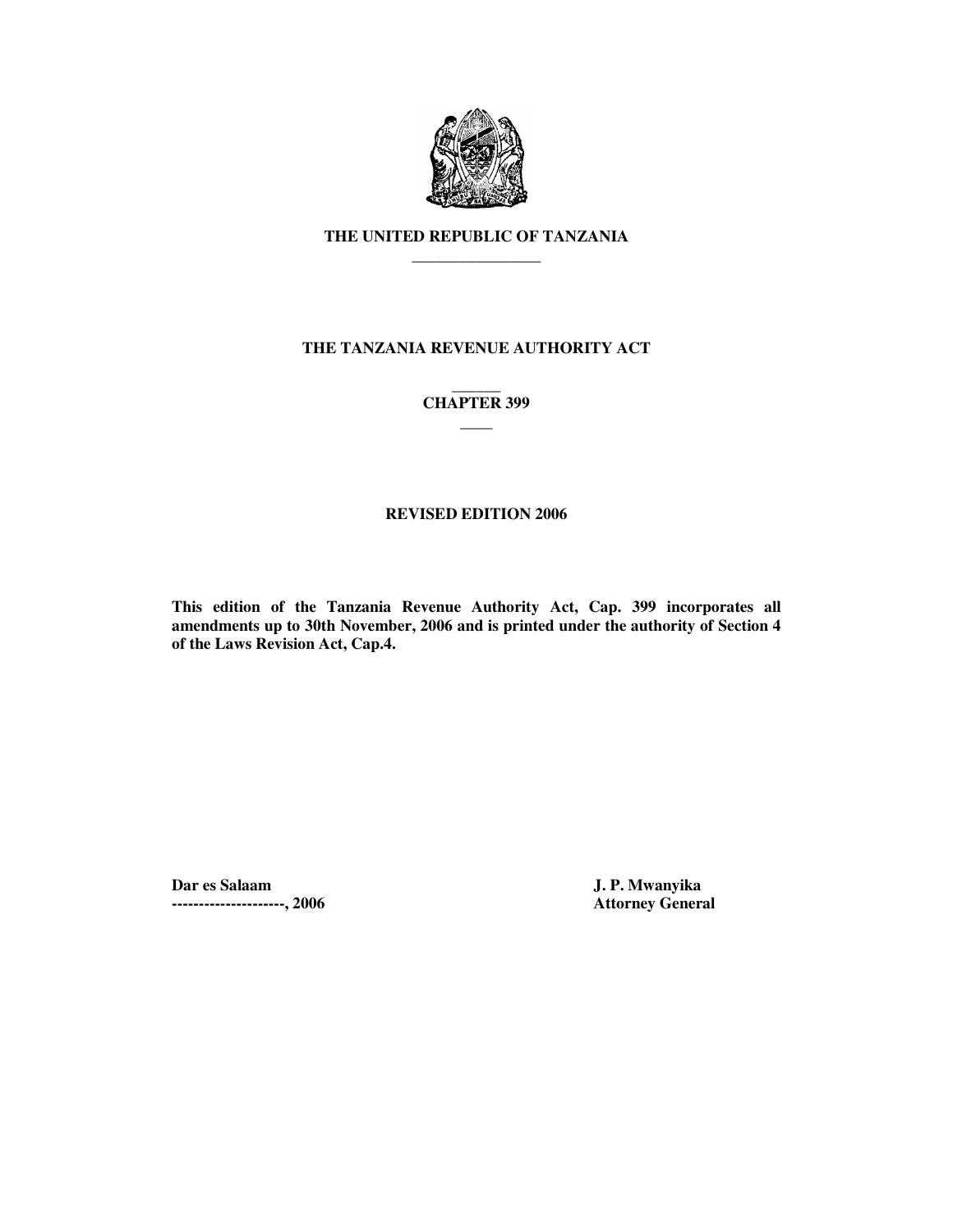## **CHAPTER 399**

**\_\_\_\_\_\_\_\_\_** 

## **THE TANZANIA REVENUE AUTHORITY ACT \_\_\_\_\_\_\_\_\_\_\_\_\_\_\_\_\_\_\_\_\_**

## **[PRINCIPAL LEGISLATION]**

## **ARRANGEMENT OF SECTIONS**

*Section Title* 

## **PART I PRELIMINARY PROVISIONS**

- 1. Short title.
- 2. Application.
- 3. Interpretation.

## **PART II ESTABLISHMENT, POWERS AND FUNCTIONS OF THE AUTHORITY**

- 4. Establishment of the Authority.<br>5. Functions of the Authority.
- 5. Functions of the Authority.<br>6. Appeal.
- Appeal.
- 7. Taxpayer identification and exchange of information.
- 8. Confidentiality.<br>9. Role of the Mini
- Role of the Minister.

## **PART III THE BOARD AND ITS FUNCTIONS**

- 10. Establishment of the Board.
- 11. Tenure of office.
- 12. Meetings of the Board.

## **PART IV POWERS AND OPERATIONS OF THE BOARD**

- 13. Powers of the Board.
- 14. Exemptions.
- 15. Annual reports on exemptions.

## **PART V COMMISSIONER-GENERAL, OFFICERS AND STAFF**

- 16. Commissioner-General.
- 17. Deputy Commissioner-General.<br>18. Termination of appointment.
- Termination of appointment.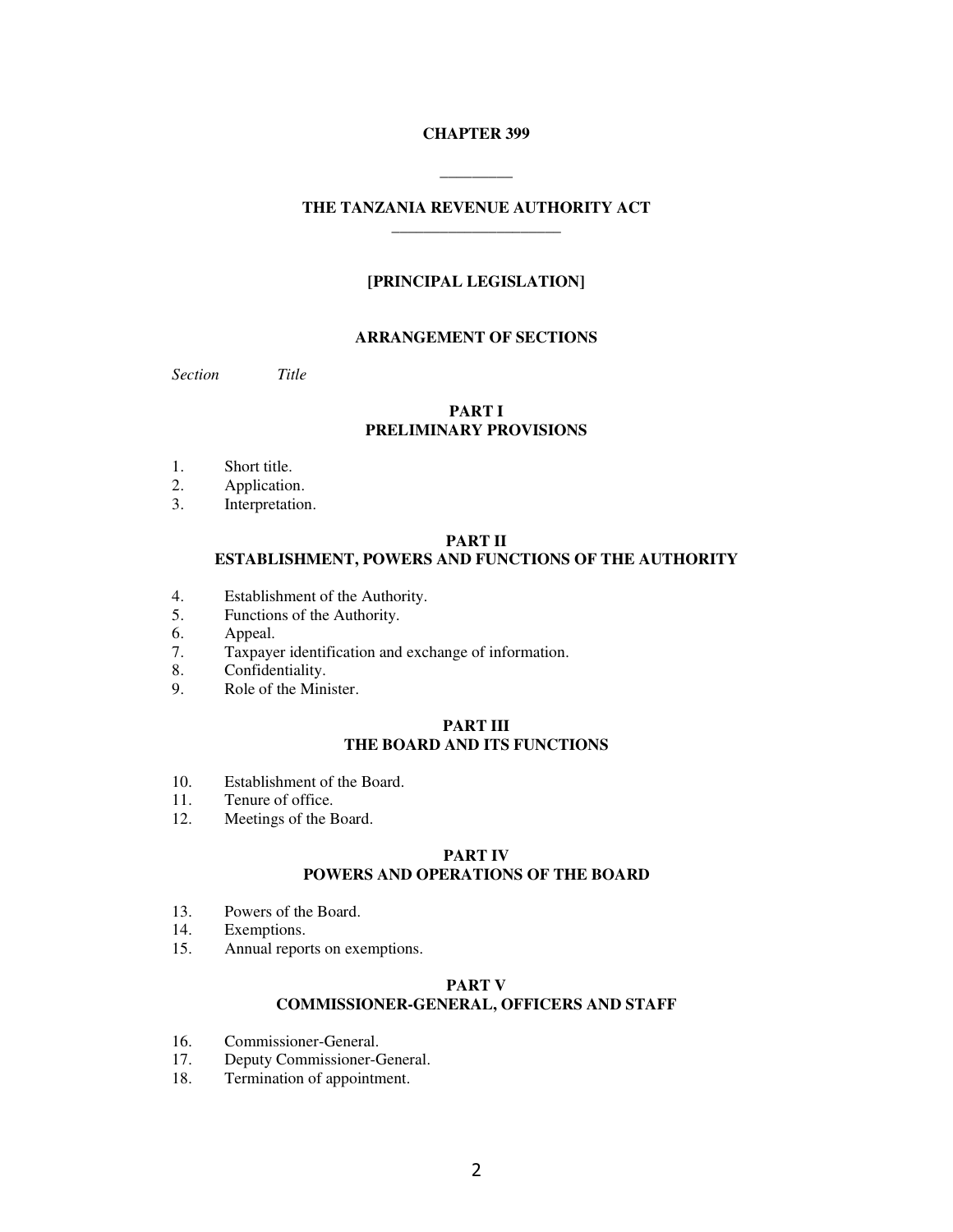- 19. Functions of the Deputy Commissioner-General.
- 20. Appointment of Revenue Commissioners, other Commissioners, and staff of the Authority.
- 21. Duties of the Secretary.
- 22. Exemptions from personal liability.

# **PART VI FINANCIAL PROVISIONS**

- 23. [Repealed by Act No. 15 of 2000 s. 40].
- 24. Revenue to accrue to the Consolidated Fund.<br>25. Estimates of income and expenditure of the A
- 25. Estimates of income and expenditure of the Authority.<br>26. Accounts. Audit and annual reports.
- Accounts, Audit and annual reports.
- 27. Special Auditor.
- 28. Authority exempted from taxes, etc.<br>29. Satisfaction of orders against the Au
- 29. Satisfaction of orders against the Authority.<br>30. Ouarterly reports.
- 30. Quarterly reports.<br>31. Internal Audit and
- Internal Audit and Periodic Audit Reports.

# **PART VII MISCELLANEOUS PROVISIONS**

- 32. Vesting of assets and liabilities, subsisting contracts and pending proceedings.<br>33. Construction and modification of other laws.
- Construction and modification of other laws.
- 34. Offences.<br>35. Application
- Application for TIN not to be the basis of provisional assessment of tax on certain cases.
- 36. Repeal.<br>37. Savings
- Savings.
- 38. Regulations.

### $\overline{\phantom{a}}$ **SCHEDULES \_\_\_\_\_\_\_**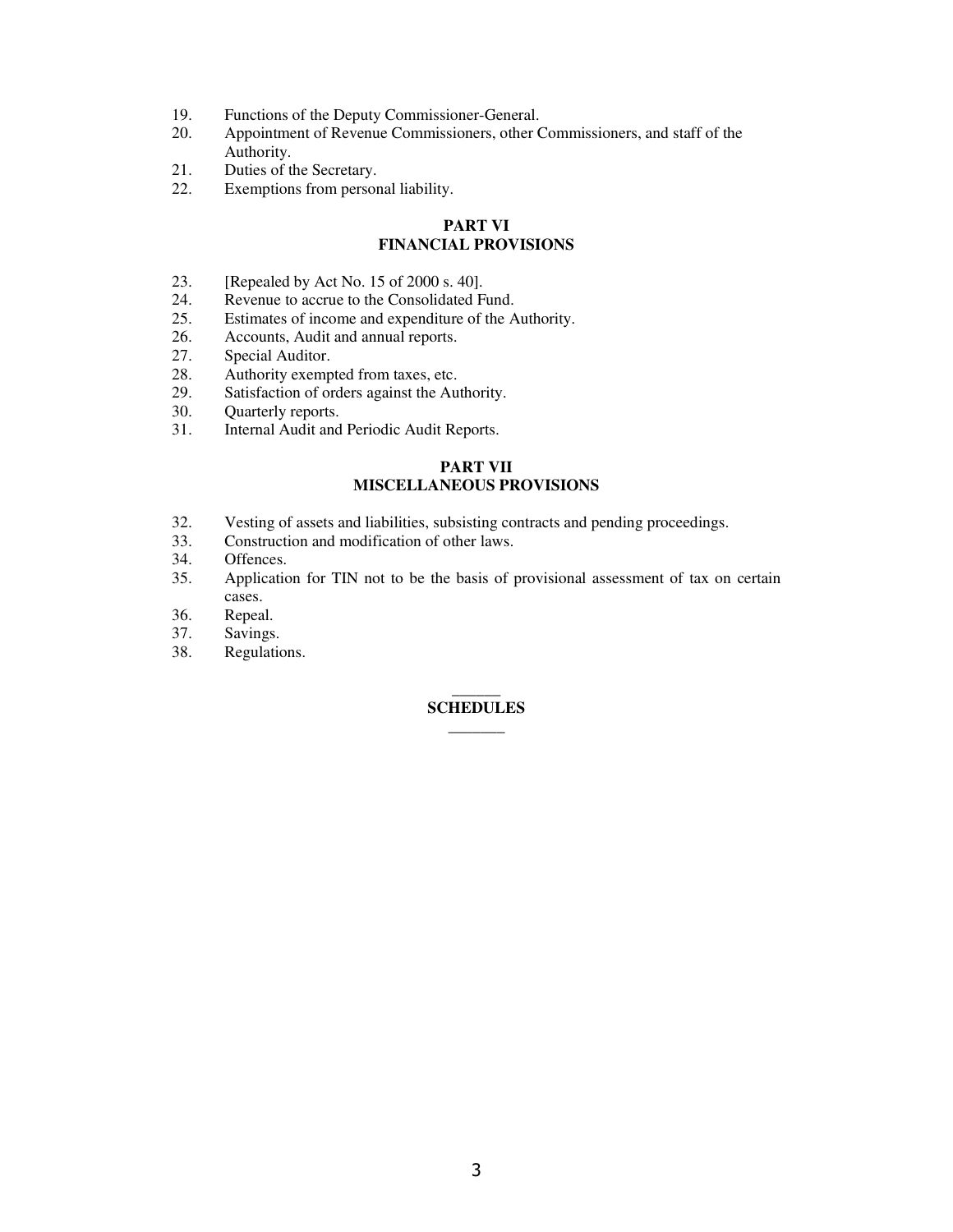### **CHAPTER 399**

## **THE TANZANIA REVENUE AUTHORITY ACT**

**An Act to establish the Tanzania Revenue Authority as a central body for the assessment and collection of specified revenue, to administer and enforce the laws relating to such revenue and to provide for related matters** 

> [7th August, 1995] [G.N. No. 319 of 1995]

## **PART I PRELIMINARY PROVISIONS**

| Short title                                       | 1. This Act may be cited as the Tanzania Revenue Authority Act.                                                                                                                                                                                             |
|---------------------------------------------------|-------------------------------------------------------------------------------------------------------------------------------------------------------------------------------------------------------------------------------------------------------------|
| Application                                       | 2. This Act shall apply to Tanzania Zanzibar as well as to Mainland<br>Tanzania.                                                                                                                                                                            |
| Interpretation<br>Act No. 14<br>of 2001<br>s. 26A | 3. In this Act, unless the context requires otherwise –<br>"Authority" means the Tanzania Revenue Authority established by section 4;<br>"Board" means the Board of the Authority established by section 10;                                                |
|                                                   | "Chairman" means the Chairman of the Board of the Authority;                                                                                                                                                                                                |
|                                                   | "Commissioner-General" means a person appointed under section 16 of the<br>Act to be a Commissioner-General;                                                                                                                                                |
|                                                   | "Deputy Commissioner-General" means a person appointed under section 17<br>to be a Deputy Commissioner-General;                                                                                                                                             |
|                                                   | "member" means a member of the Board and includes the Chairman;                                                                                                                                                                                             |
|                                                   | "Minister" means the Minister for the time being responsible for finance;<br>"revenue" means taxes, duties, fees, fines or other monies imposed by or<br>collected under the laws or the specified provisions of the laws set out<br>in the First Schedule; |
|                                                   | "Revenue Commissioner" means a person appointed as a Commissioner in<br>respect of any tax.                                                                                                                                                                 |
|                                                   | <b>PART II</b><br><b>ESTABLISHMENT, POWERS AND FUNCTIONS OF</b><br><b>THE AUTHORITY</b>                                                                                                                                                                     |

Establishment of the **4**.-(1) There is established an Authority to be known as the Tanzania Revenue Authority which shall consist of the Board and all operating Departments.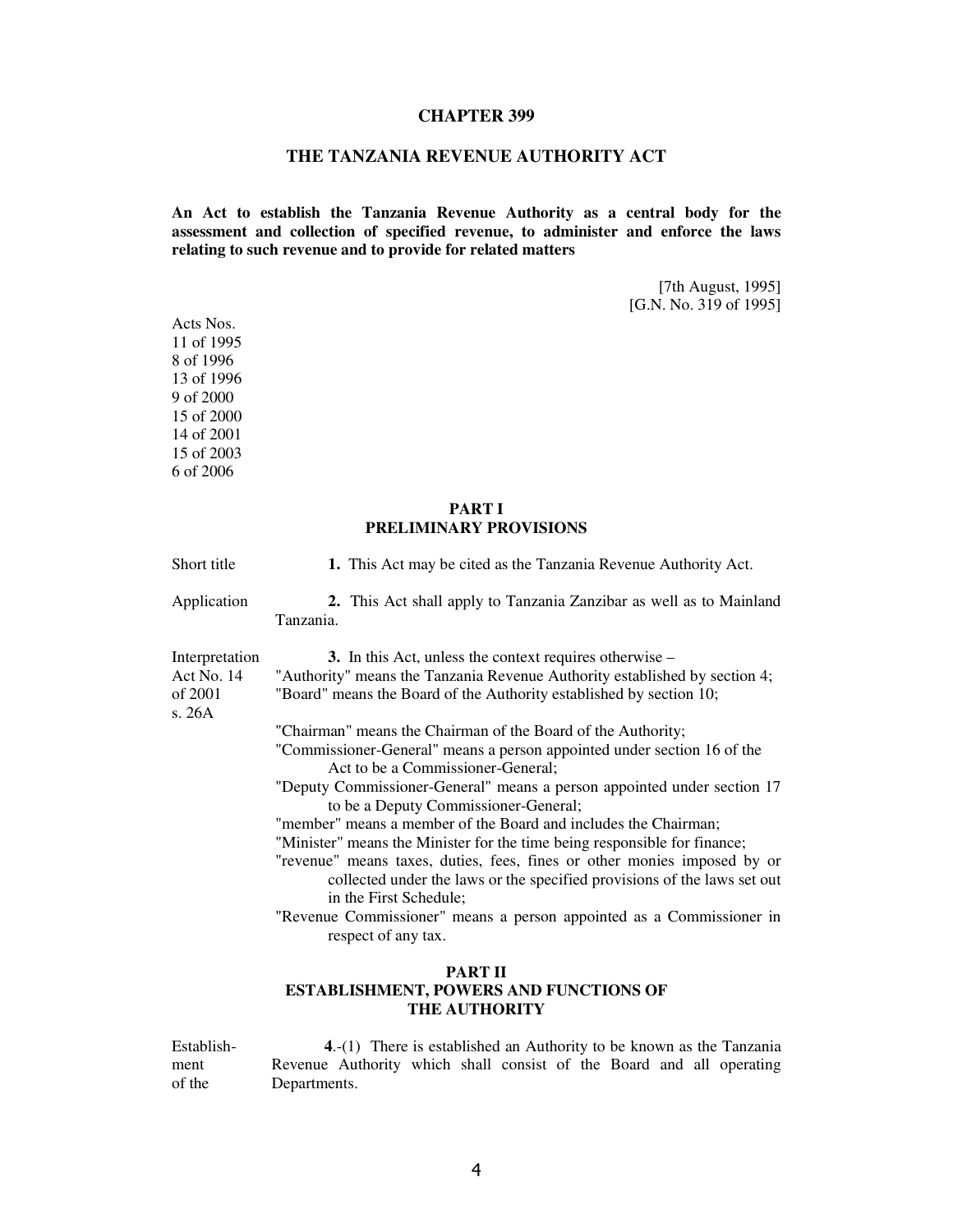Authority Act No. 13 of 1996 s. 50

 (2) The Authority shall be a body corporate with perpetual succession and a common seal and, subject to this Act –

- (a) shall be capable of suing and being sued in its corporate name;
- (b) may borrow money, acquire and dispose of property; and
- (c) may do all other things which a body corporate may lawfully do.

 (3) The Authority shall be an agency of the Government and shall be under the general supervision of the Minister.

 (4) The seal of the Authority shall be authenticated by the signatures of the Commissioner-General and the Secretary to the Board.

 (5) In the absence of the Commissioner-General, a Commissioner designated by him for the purpose, may sign a document in his place and in the absence of the Secretary to the Board, a person performing the functions of the Secretary may sign a document in his place.

 (6) Every document purporting to be an instrument issued by the Authority shall be sealed with the seal of the Authority authenticated in the manner provided under subsection (4) and such an instrument shall be received in evidence without further proof.

Functions of the Authority Act No. 8 of 1996 s. 7

–

**5.-**(1) The functions of the Authority are –

- (a) to administer and give effect to the laws or the specified provisions of the laws set out in the First Schedule to this Act, and for this purpose, to assess, collect and account for all revenue to which those laws apply;
- (b) to monitor, oversee, coordinate activities and ensure the fair, efficient and effective administration of revenue laws by revenue departments in the jurisdiction of the Union Government;
- (c) to monitor and ensure the collection of fees, levies, charges or any other tax collected by any Ministry, Department or Division of the Government as revenue for the Government;
- (d) to advise the Minister and other relevant organs on all matters pertaining to fiscal policy, the implementation of the policy and the constant improvement of policy regarding revenue laws and administration;
- (e) to promote voluntary tax compliance to the highest degree possible;
- (f) to take such measures as may be necessary to improve the standard of service given to taxpayers, with a view to improving the effectiveness of the revenue departments and maximising revenue collection;
- (g) to determine the steps to be taken to counteract fraud and other forms of tax and other fiscal evasions;
- (h) to produce trade statistics and publications on a quarterly basis; and
- (i) subject to the laws specified under paragraph (a), to perform such other functions as the Minister may determine.
- (2) The Authority shall in the discharge of its functions, have power to
- (a) study revenue laws and identify amendments or alterations which may be made to any law for the purposes of improving the administration of and compliance with revenue laws;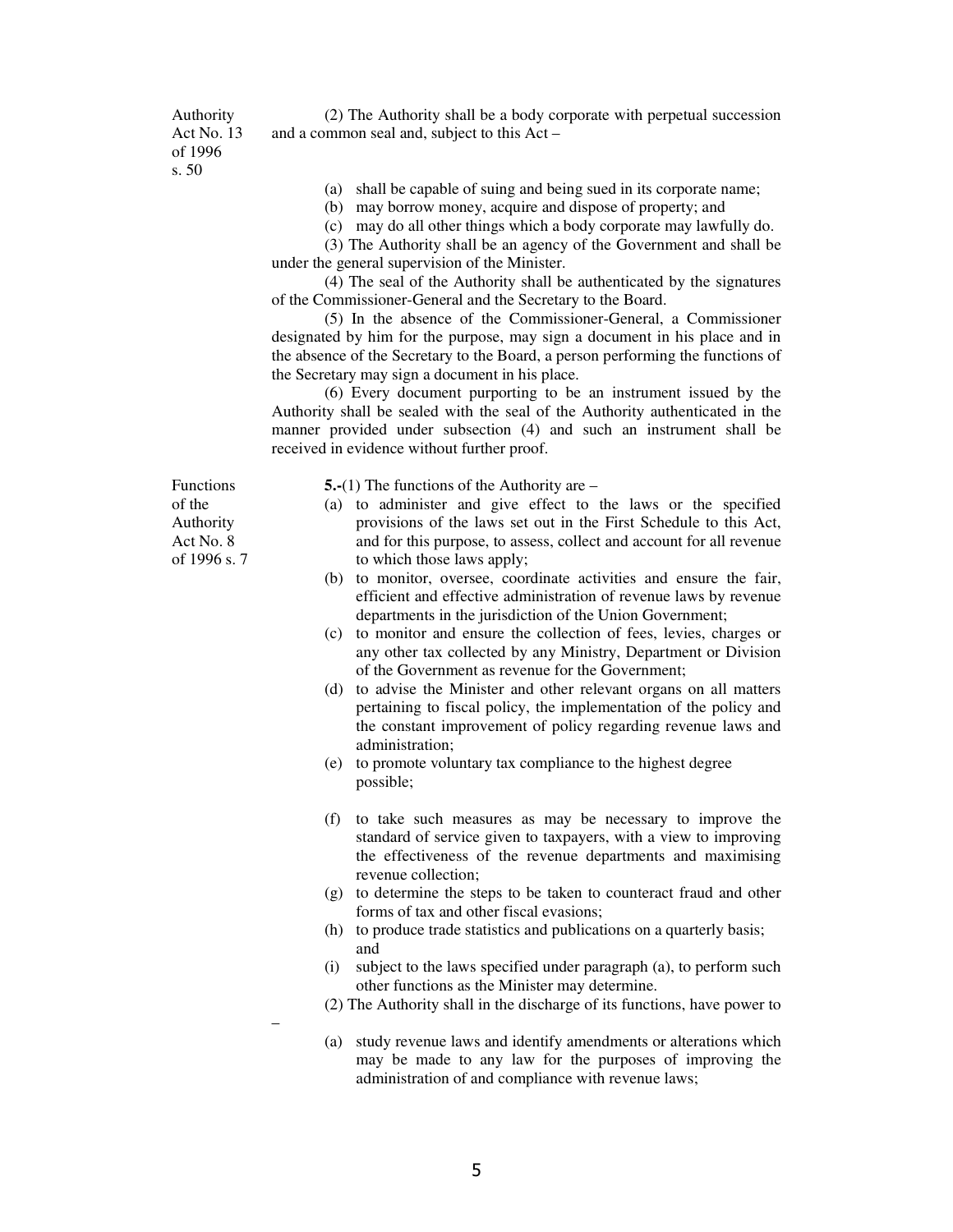- (b) study the administrative costs, compliance costs and the operational impact of all intended legislative changes and advise the Government accordingly;
- (c) collect and process the statistics needed to provide forecasts of revenue receipt and the effect on yield of any proposals for changes in revenue laws and advise the Minister accordingly;
- (d) negotiate and agree with the Treasury on the revenue collection targets for any given financial year;
- (e) undertake work measurement exercises in order to determine the manpower needs for the functions of each revenue department in the Authority;
- (f) set appropriate objectives and work targets in each revenue department and monitor progress in achieving them;
- (g) take such other measures as it may deem necessary or desirable for the achievement of the purposes and provisions of this Act.

 (3) Without prejudice to the generality of the functions and powers specified in subsections  $(1)$  and  $(2)$ , the Authority shall –

- (a) have power to do all such acts and things as may appear to it to be necessary, advantageous or convenient for the efficient and effective discharge of its functions; and
- (b) act in accordance with all such directions of a general or specific character as the Minister may by writing under his hand give to the Authority.

 (4) The Minister may, by an order published in the *Gazette*, amend the First Schedule to this Act.

Act No. 15 of 2000 **6.** Any person who is aggrieved by the decision of the Commissioner-General in relation to any act or omission in the course of the discharge of any function conferred upon him under the law set out in the First Schedule to this Act, may appeal to the Board in accordance with the provisions of the Tax Revenue Appeals Act .  $[s. 5A]$ 

> **7.-**(1) The Authority shall, after consultation with the Minister by Notice published in the *Gazette*, provide for the establishment, maintenance and application of a system for the convenient and effectual identification of taxpayers for the purposes of coordinated administration of the revenue laws of the United Republic.

 (2) Notwithstanding subsection (1), the taxpayer identification number registered in accordance with the provisions of part II of the Income Tax Act, shall apply in relation to the administration and management of the laws set out in the First Schedule to this Act or any other written law administrable under the Act.

 (3) Without prejudice to the provisions of subsection (1), it shall be lawful for officers in the revenue departments to exchange or furnish each other with information or documents concerning any taxpayer and for the purposes of the discharge of functions under this Act.  $[s, 6]$ 

Confidentiality Act No. 8 **8.-**(1) Revenue Commissioner, or any other Commissioner or person employed in the carrying out of the provisions of this Act shall

Cap. 408 Taxpayer identification and exchange of information Act No. 9 of 2000

Appeal

s. 40

s. 35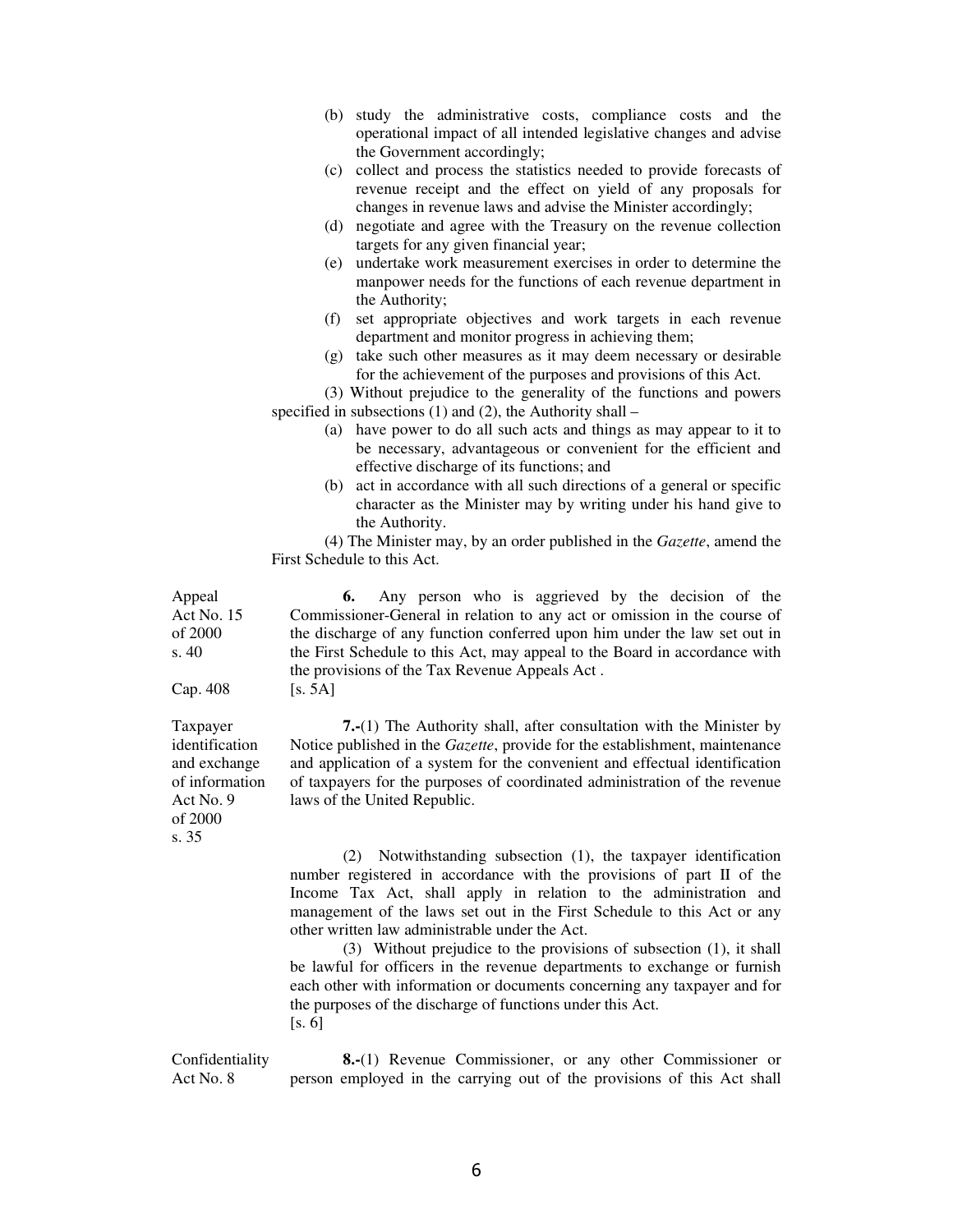| of 1996<br>s. 8<br>Cap. 332   | regard and deal with all documents and information relating to the income,<br>expenditure or other financial dealings or status of any tax payer or other<br>person involved in any operations in furtherance of the purposes of this<br>Act, and all confidential instructions in respect of the administration of this<br>Act which may come into his possession or to his knowledge in the course<br>of his duties, as secret to any unauthorised person.<br>(2) The provisions of sections 108 and 140 of the Income Tax Act,<br>relating to the maintenance of confidentiality and to the safeguarding of the<br>integrity of the officers and other persons discharging functions under that<br>Act, shall apply, mutatis mutandis, in relation to the maintenance of<br>confidentiality and the safeguarding of the integrity of persons discharging<br>functions under this Act.<br>[s. 7]                                                                                                                                                                                                                                                                                                                                                                                                                                                   |
|-------------------------------|------------------------------------------------------------------------------------------------------------------------------------------------------------------------------------------------------------------------------------------------------------------------------------------------------------------------------------------------------------------------------------------------------------------------------------------------------------------------------------------------------------------------------------------------------------------------------------------------------------------------------------------------------------------------------------------------------------------------------------------------------------------------------------------------------------------------------------------------------------------------------------------------------------------------------------------------------------------------------------------------------------------------------------------------------------------------------------------------------------------------------------------------------------------------------------------------------------------------------------------------------------------------------------------------------------------------------------------------------|
| Role of the<br>Minister       | 9. It shall be the duty of the Minister $-$<br>subject to other relevant written laws of the United Republic,<br>(a)<br>to determine and ensure the effectual application of the fiscal<br>policies of the United Republic;<br>to see to the effective coordination of the policies for the<br>(b)<br>collection and preservation of revenue accounts.<br>[s. 8]                                                                                                                                                                                                                                                                                                                                                                                                                                                                                                                                                                                                                                                                                                                                                                                                                                                                                                                                                                                     |
|                               | <b>PART III</b><br>THE BOARD AND ITS FUNCTIONS                                                                                                                                                                                                                                                                                                                                                                                                                                                                                                                                                                                                                                                                                                                                                                                                                                                                                                                                                                                                                                                                                                                                                                                                                                                                                                       |
| Establishment<br>of the Board | <b>10.-</b> (1) There is established a Board as the governing body of the<br>Authority which shall consist of the following members –<br>a Chairman appointed by the President on the recommendation<br>(a)<br>of the Minister;<br>(b) the Permanent Secretary of the Ministry of Finance of the<br>Union Government;<br>the Principal Secretary of the Ministry of Finance of the<br>(c)<br>Zanzibar Government;<br>(d) the Governor of the Bank of Tanzania;<br>the Commissioner-General of the Authority;<br>(e)<br>the Permanent Secretary of the Ministry of Planning; and<br>(f)<br>(g) four other members appointed by the Minister with professional<br>knowledge and experience in finance, commerce, economics or<br>law from among institutions of financial, commercial, legal or<br>economic nature having no vested interests in the Authority.<br>(2) The Board shall be a statutory organ responsible for the<br>formulation and implementation of the policy of the Authority.<br>(3) The Minister may give directives to the Board regarding the<br>performance of its functions and it shall be the duty of the Board to comply<br>with those directives.<br>(4) The Board may delegate to any member the power and authority<br>to carry out on behalf of the Authority, such functions as the Board may<br>determine.<br>[s, 9] |
| Tenure<br>of                  | $11.-(1)$ A member of the Board other than an ex officio member<br>shall hold office -                                                                                                                                                                                                                                                                                                                                                                                                                                                                                                                                                                                                                                                                                                                                                                                                                                                                                                                                                                                                                                                                                                                                                                                                                                                               |

7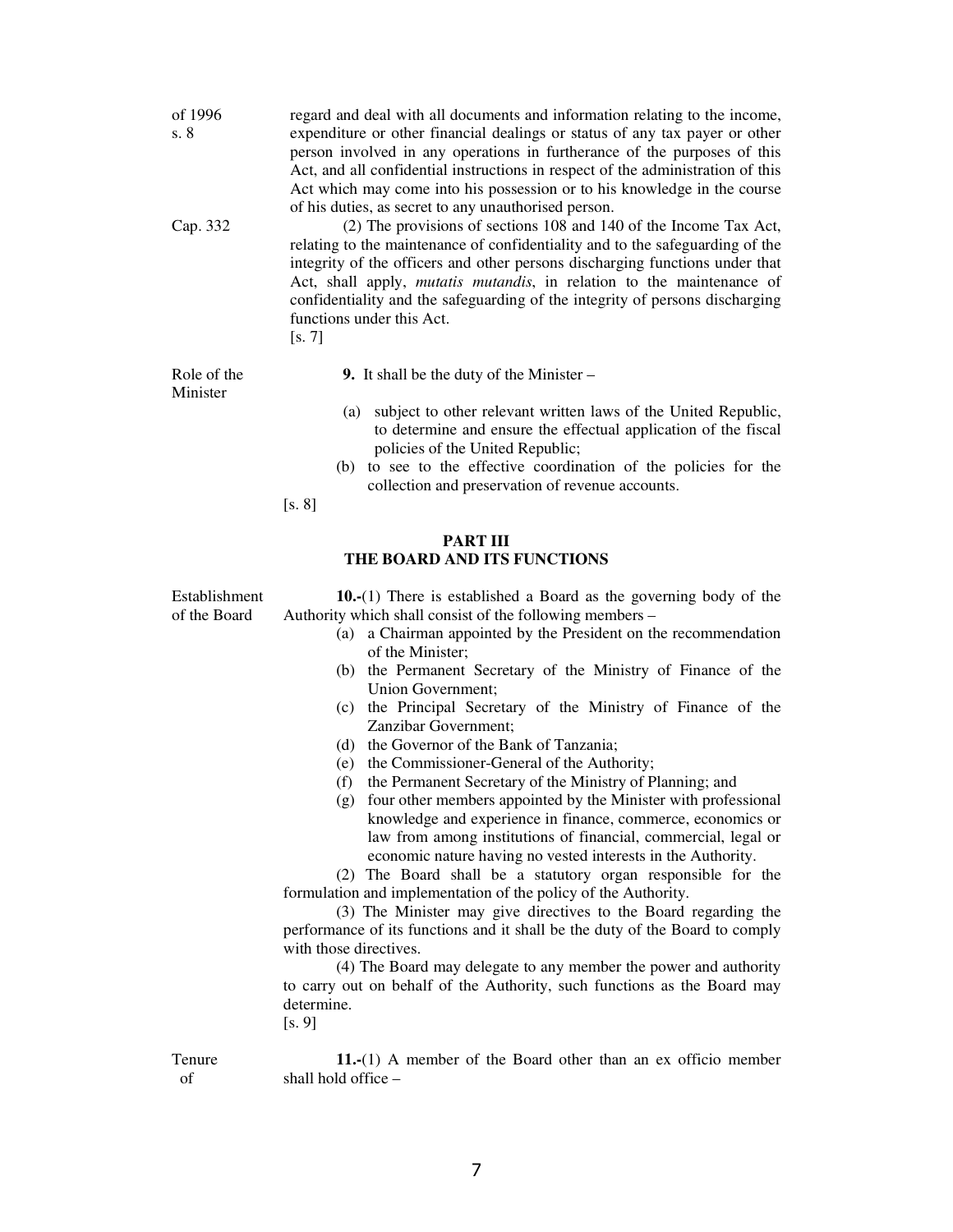office (a) on such terms and conditions as are specified in his instrument of appointment;

- (b) in the first instance, for a period not exceeding three years; and
- (c) shall be eligible for re-appointment only for a subsequent period not exceeding three years.

 (2) The Minister may terminate or suspend the appointment of a member –

#### (a) for the member's inability to perform the functions of his office;

- (b) for misbehaviour;
- (c) if the member is convicted of a criminal offence involving moral turpitude and in respect of which a maximum penalty exceeding six months imprisonment may be imposed;
- (d) if the member, in any particular case, fails to comply with the provisions of paragraph 4 of the Second Schedule relating to the disclosure of interest; or
- (e) for any other sufficient cause.

[s. 10]

**12.-**(1) The provisions of the Second Schedule shall apply to the meetings of the Board (and other matters provided for in that Schedule) and the Minister may by statutory instrument, amend the Schedule.

 (2) The Board may co-opt any person to participate in the deliberations, but a person so co-opted shall have no right to vote. [s. 11]

#### **PART IV POWERS AND OPERATIONS OF THE BOARD**

 **13.** In the discharge of its functions under this Act, the Board may –

- (a) direct the Commissioner-General to furnish it with any information, reports or other documents which the Board considers necessary for the performance of its functions;
- (b) give lawful instructions and orders in a prescribed legal notice to the Commissioner-General in connection with the management, performance and operational policies of the operating departments;
- (c) except as is otherwise provided in this Act, the Board has no power to intervene in the determination of tax liabilities of particular taxpayers;
- (d) formulate and devise a system for securing, through internal audit systems, and verifying the correct processing by revenue department of various cases before them, and in accordance with law and the relevant directions of the Minister;
- (e) establish such organisational structures as may be submitted by the Commissioner-General as he may consider necessary for the discharge of the functions of the Authority;
- (f) determine, subject to the approval of the Minister, the terms and conditions of service, salaries and other allowances including any other fringe benefits for the Commissioner-General, Revenue Commissioners or other Commissioners, officers and staff of the Authority.

[s. 12]

Powers of the Board Act No. 8 of 1996 s. 9

Meeting of the Board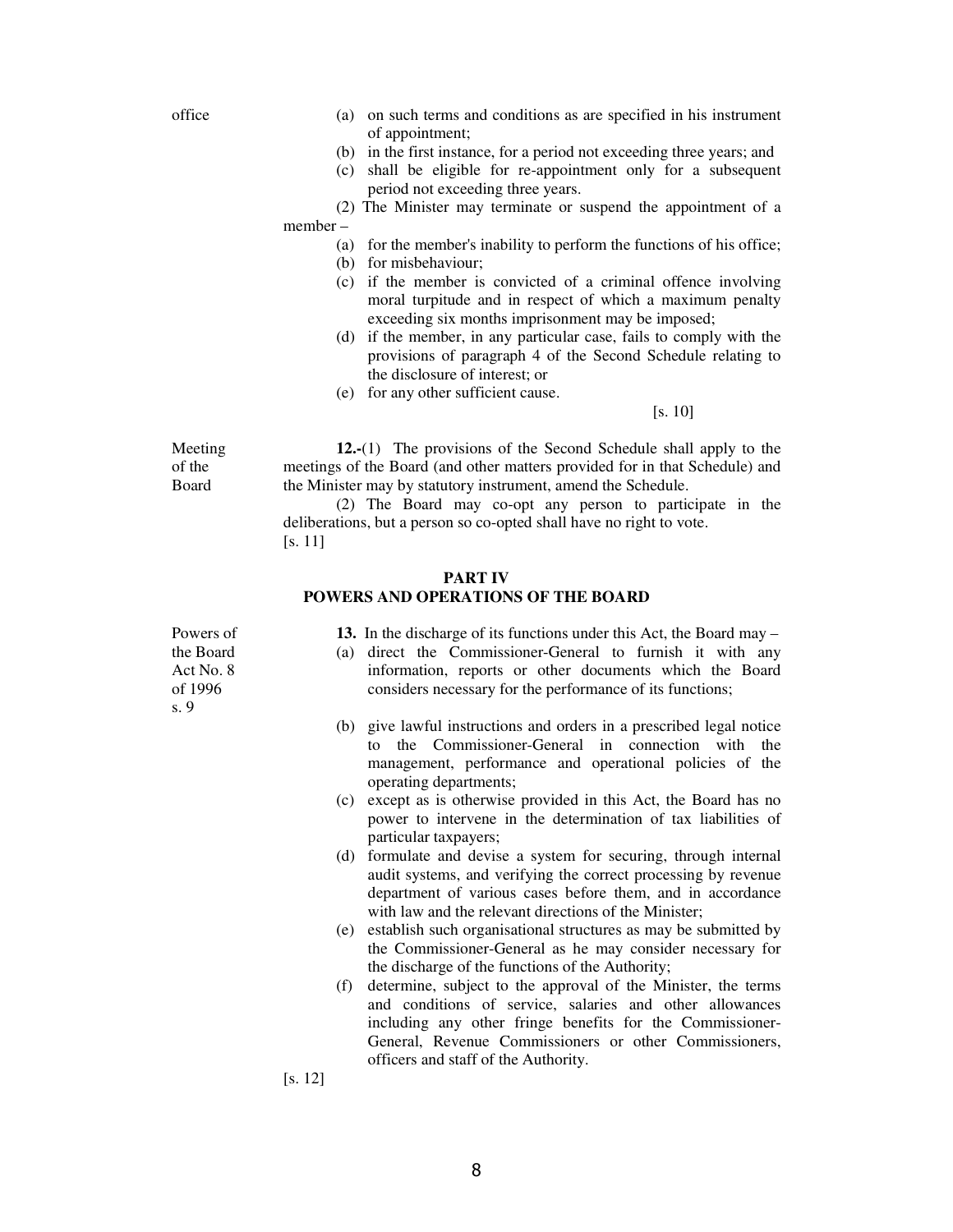Exemptions Act No. 8 of 1996 s. 10

**14.-**(1) The Board shall recommend to the Minister criteria or factors by reference to which any exemption, mitigation, deferment or remission may be granted.

 (2) The Minister shall by order published in the *Gazette* specify the criteria or factors recommended under subsection (1) and may from time to time amend such order.

 (3) The Minister may by order published in the *Gazette* exempt, mitigate, defer or remit any tax, duty or other levy on the grounds of public or other interests subjects to the published criteria made in subsection (2).

 (4) The Board may in the public interest refer back any exemption, mitigation, deferment or remission made with sufficient information relating to the matter.

 (5) The Commissioner-General shall, subject to this Act, regularly submit to the Board the total amount of tax remitted or foregone in respect of each of the criteria specified under subsection (2).

 (6) Notwithstanding the provisions of any other written law, where a revenue law has conferred power on a Revenue Commissioner to refrain from assessing any person to tax or from recovering tax from him –

- (a) the Board shall, by order published in the *Gazette*, specify criteria by reference to which the power shall be exercised by the Revenue Commissioner;
- (b) the Board may, from time to time, by Notice published in the *Gazette*, determine the amount of tax beyond which a Revenue Commissioner may not exercise his discretionary power of remission conferred on him by any law.

 (7) In the exercise of its functions under this Act, the Board shall, subject to such restrictions, qualifications and instructions regarding procedure as the Minister may give in writing to the Board, have power –

- (a) to consider applications for and grant remission or abandonment of tax of amounts beyond the financial limits of the discretionary power of the relevant Revenue Commissioner;
- (b) to require a Revenue Commissioner to submit returns to the Board, at such intervals not exceeding three months, as the Board may direct, of the identity of the taxpayers, the reasons for the remission and the amount of tax remitted or abandoned by him.

[s. 13]

Annual reports on exemptions Act No. 8 of 1996 s. 11

**15.-**(1) The Authority shall, subject to this Act regularly report to the Minister who shall submit an annual report to the National Assembly setting out, among other things, the total amount of tax remitted or foregone in respect of each of the criteria specified under subsection (2) of section 14.

 (2) For the more effectual implementation of this Part, the Authority shall cause to be kept and maintained a full record indicating–

- (a) the names and number of persons in respect of tax exemptions granted;
- (b) the number of exemptions, mitigation and deferment of taxes and duties granted; and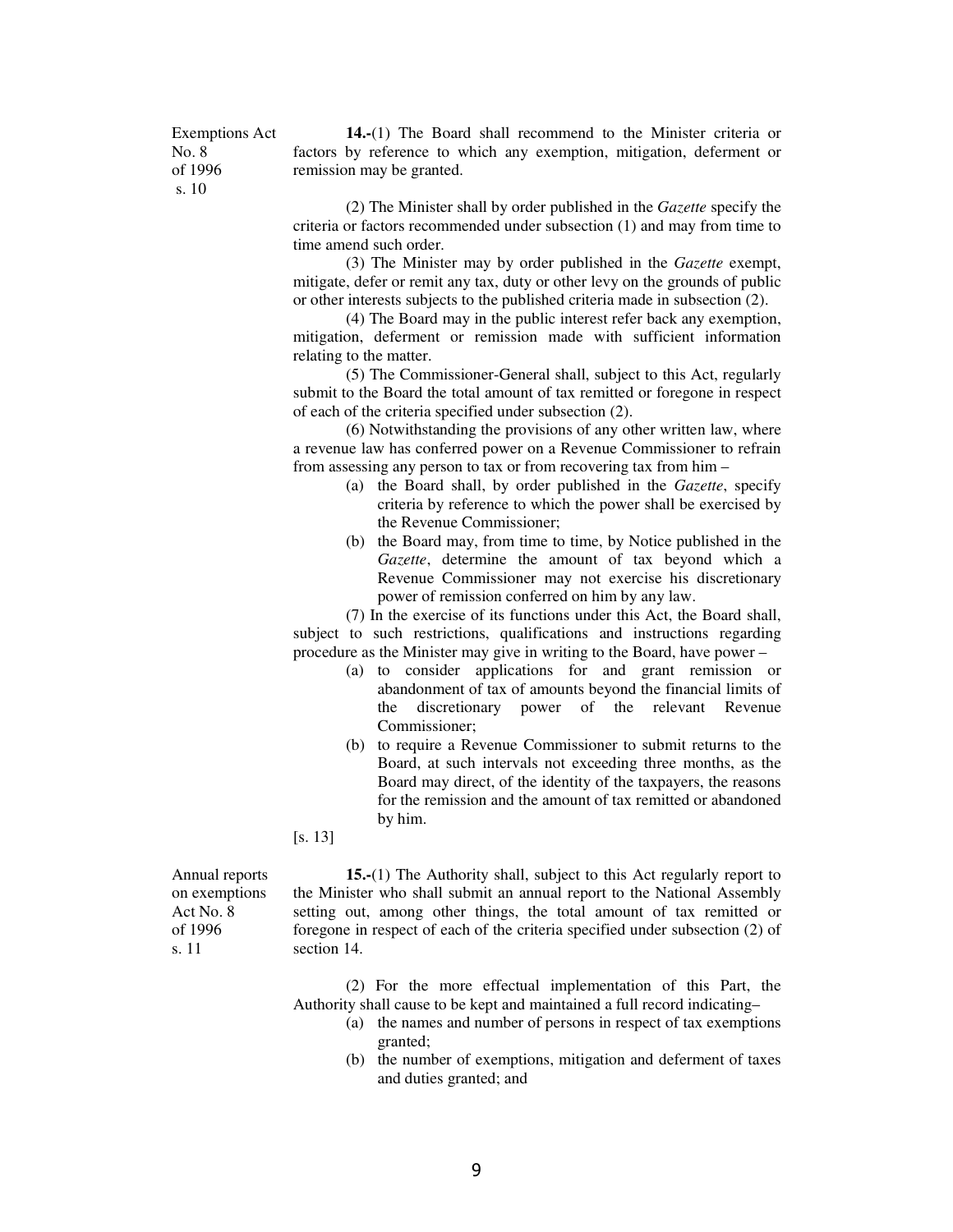(c) the period for which and the amount of taxes and duties exempted, mitigated or deferred.

 (3) The report submitted to the Minister and to the National Assembly shall be analysed between the different statutory classes of exemption and, in the case of exemptions by publication in the *Gazette*, or in the public interest, shall be analysed also by reference to the criteria specified by the Minister on the recommendation of the Board. [s. 14]

## **PART V COMMISSIONER-GENERAL, OFFICERS AND STAFF**

Commissioner-General Act No.15 of 2003

**16.-**(1) The President shall appoint a Commissioner-General of the Authority on the recommendation of the Minister.

 (2) The Commissioner-General shall hold office for the period of five years and shall be eligible for re-appointment unless he sooner dies or resigns or vacates or is removed.

 (3) The Commissioner-General shall be the chief executive officer of the Authority and, subject to the general supervision and control of the Board, shall be responsible for the day-to-day operations of the Authority, the management of funds, property and business of the Authority and for the administration, organisation and control of the other officers and staff of the Authority.

 (4) The President may, after the recommendation of the Minister, terminate the appointment of the Commissioner-General for –

- (a) misbehaviour;
- (b) the Commissioner General's inability to perform the functions of his office; or
- (c) any other sufficient cause.

 (5) The Commissioner-General may, subject to this Act and to any general or specific directions of the Minister or of the Board, delegate any or all of his functions in relation to a revenue law, to a Revenue Commissioner or any other Commissioner or officer.

 (6) Subject to any express direction by the Commissioner General to the contrary, any of the powers and duties of the Commissioner General under this Act may be exercised by any officer authorized in writing in that behalf by the Commissioner General.

 (7) Notwithstanding anything contained in any written law, any officer duly authorized in writing in that behalf by the Commissioner General may appear in any Court on behalf of the Commissioner General in any proceedings to which the Commissioner General is a party and, subject to the directions of the Director of Public Prosecutions, any such officer may conduct any prosecution for any offence under the laws specified in the First Schedule of this Act and for such purpose shall have all the powers of a public prosecutor appointed under the Criminal Procedure Act.

[s. 15]

Deputy Commissioner-General Act **17.-**(1) There shall be a Deputy Commissioner-General who shall be appointed by the President on the recommendation of the Minister. (2) The Deputy Commissioner-General appointed under subsection

Cap. 20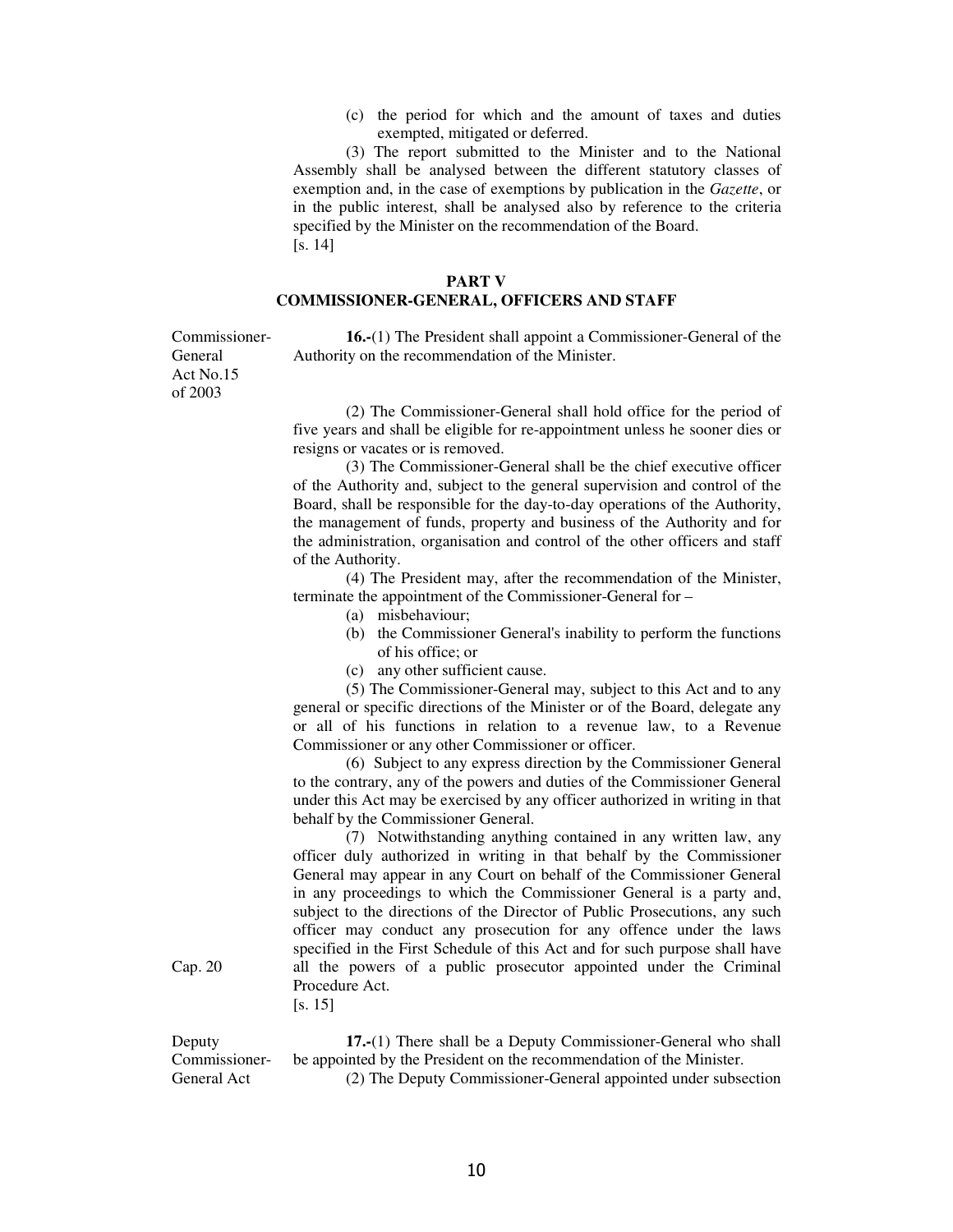| No. 14<br>of 2001<br>s. 26A                                                                                                             | (1) shall hold office for a period of four years and shall be eligible for<br>reappointment unless he sooner dies, or resigns, or vacates or is removed.<br>[s. $15A$ ]                                                                                                                                                                                                                                                                                                                                                                                                       |
|-----------------------------------------------------------------------------------------------------------------------------------------|-------------------------------------------------------------------------------------------------------------------------------------------------------------------------------------------------------------------------------------------------------------------------------------------------------------------------------------------------------------------------------------------------------------------------------------------------------------------------------------------------------------------------------------------------------------------------------|
| Termination<br>of appointment<br>Act No. 14<br>of 2001<br>s. 26A                                                                        | 18. The President may after the recommendation of the Minister<br>terminate the appointment of the Deputy Commissioner-General for -<br>misbehaviour;<br>(a)<br>inability to perform; or<br>(b)<br>any other sufficient cause.<br>(c)<br>[s. 15B]                                                                                                                                                                                                                                                                                                                             |
| Functions<br>of the Deputy<br>Commissioner-<br>General<br>Act No. 14<br>of 2001<br>s. 26A                                               | <b>19.</b> -(1) The Deputy Commissioner-General shall –<br>subject to the general supervision of the Commissioner-<br>(a)<br>General, be responsible for the day to day management of<br>business and affairs of the Authority in the specific functions<br>of the Authority as may be specified by the Board;                                                                                                                                                                                                                                                                |
|                                                                                                                                         | (b) perform such other duties as may be imposed upon him from<br>time to time by the Commissioner-General after consultation<br>with the Board; and<br>have full powers to perform the function and to exercise the<br>(c)<br>Commissioner-General<br>of<br>the<br>powers<br>where<br>the<br>Commissioner-General is absent.<br>(2) The exercise of powers and functions of the Commissioner-<br>General by the Deputy Commissioner-General, shall, in the absence of<br>proof to the contrary, be deemed to be a valid exercise of such powers and<br>functions.<br>[s. 15C] |
| Appointment of<br>Revenue<br>Commissioners,<br>other<br>Commissioners<br>and staff of the<br>Authority<br>Act No. 8<br>of 1996<br>s. 16 | $20-(1)$ The Board shall appoint such number and grades of<br>Revenue Commissioner or other Commissioners in relation to revenue law,<br>Secretary, other officers and staff of the Authority as it may think<br>necessary or desirable for the efficient and effective discharge of the<br>business and purposes of the Authority.<br>(2) The Board shall be responsible for the discipline and control of<br>the Revenue Commissioners or other Commissioners in relation to any<br>revenue law, Secretary, other officers and staff appointed by it.                       |
|                                                                                                                                         | (3) Every Revenue Commissioner or any other Commissioner<br>appointed under any revenue law before the commencement of this Act,<br>notwithstanding anything in this Act contained, after the commencement of<br>this Act shall be deemed to have been appointed under this Act until<br>another appointment is made to fill the appointment of such Revenue<br>Commissioner or any other Commissioner.<br>[s. 16]                                                                                                                                                            |
| Duties of the<br>Secretary<br>Act No. 8<br>of 1996                                                                                      | 21. The Secretary to the Board shall be responsible for arranging<br>the business proceedings of the Board and for such other duties as the<br>Board may direct.<br>[s. 17]                                                                                                                                                                                                                                                                                                                                                                                                   |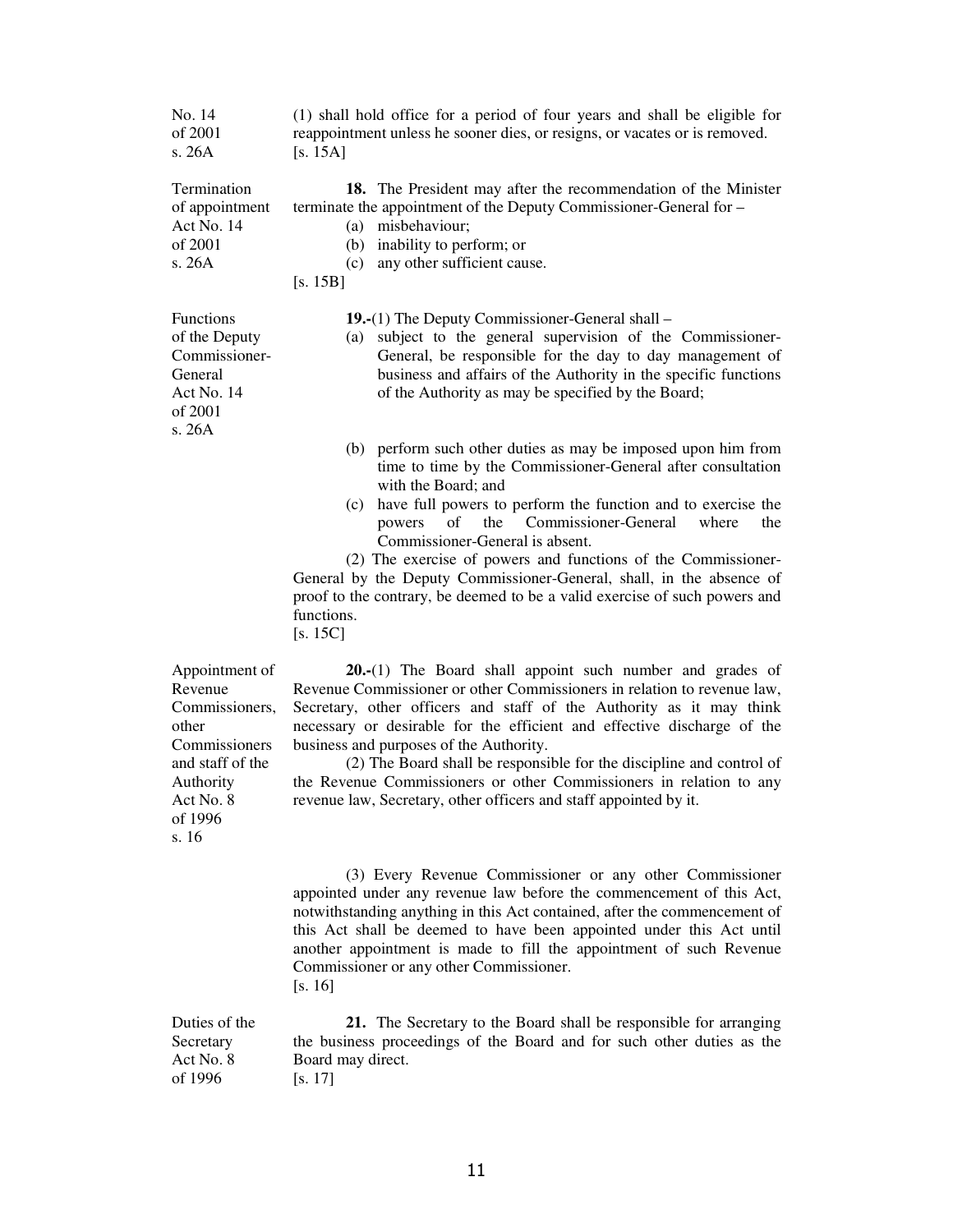Exemptions from personal liability

 **22.** An employee of the Authority shall not in his personal capacity be liable in civil or criminal proceedings in respect of any act or omission done in good faith in the performance of his functions under this Act.

[s. 18]

#### **PART VI FINANCIAL PROVISIONS**

Funds of the Authority

**23.**(1) The funds of the Authority shall consist of money as may -

- (a) be accrued by retention of a certain percentage of the revenue collected by the Authority as shall be determined by the Minister from time to time.
- (b) be paid to the Authority by way of grants or loans subject to the approval of the Minister; and
- (c) be received by or made available to the Authority for the purpose of performing its functions, subject to the approval of the Minister.

 (2) The Authority may charge and collect fees in repect of programmes, publications, seminars, consultancy services and other services provided by the Authority.

 (3) The expenditure of the Authority shall be a charge on the Consolidated fund.

**24.-**(1) All revenue collected by, or payable to the Authority under this Act shall be credited to the Exchequer Account on a weekly basis and be payable to the Consolidated Fund.

 (2) The Commissioner-General shall submit to the Board a monthly report in respect of the revenue collected. [s. 20]

**25.** The Commissioner-General shall, not later than three months before the end of each financial year, prepare and submit to the Board for its approval, estimates of its income and expenditure for the next ensuing year and may at any time before the end of a financial year, prepare and submit to the Board for approval any estimated supplementary to the estimates of a current financial year. [s. 21]

Accounts, audit and annual reports Act No. 8 of 1996 s. 15

**26.-**(1) The Authority shall keep accounts and records of its transactions and affairs and shall ensure that all moneys received are properly brought to account and all payments out of its moneys are correctly made and properly authorised and adequate control is maintained over its property and over the incurring of liabilities by the Authority.

 (2) The annual accounts of the Authority shall be audited by the Controller and Auditor-General.

 (3) The Authority shall, within six months after the end of each financial year submit to the Minister an annual report in respect of that year

Revenue to accrue to the Consolidated Fund Act No. 8 of 1996 s. 14

Estimates of income and expenditure of the Authority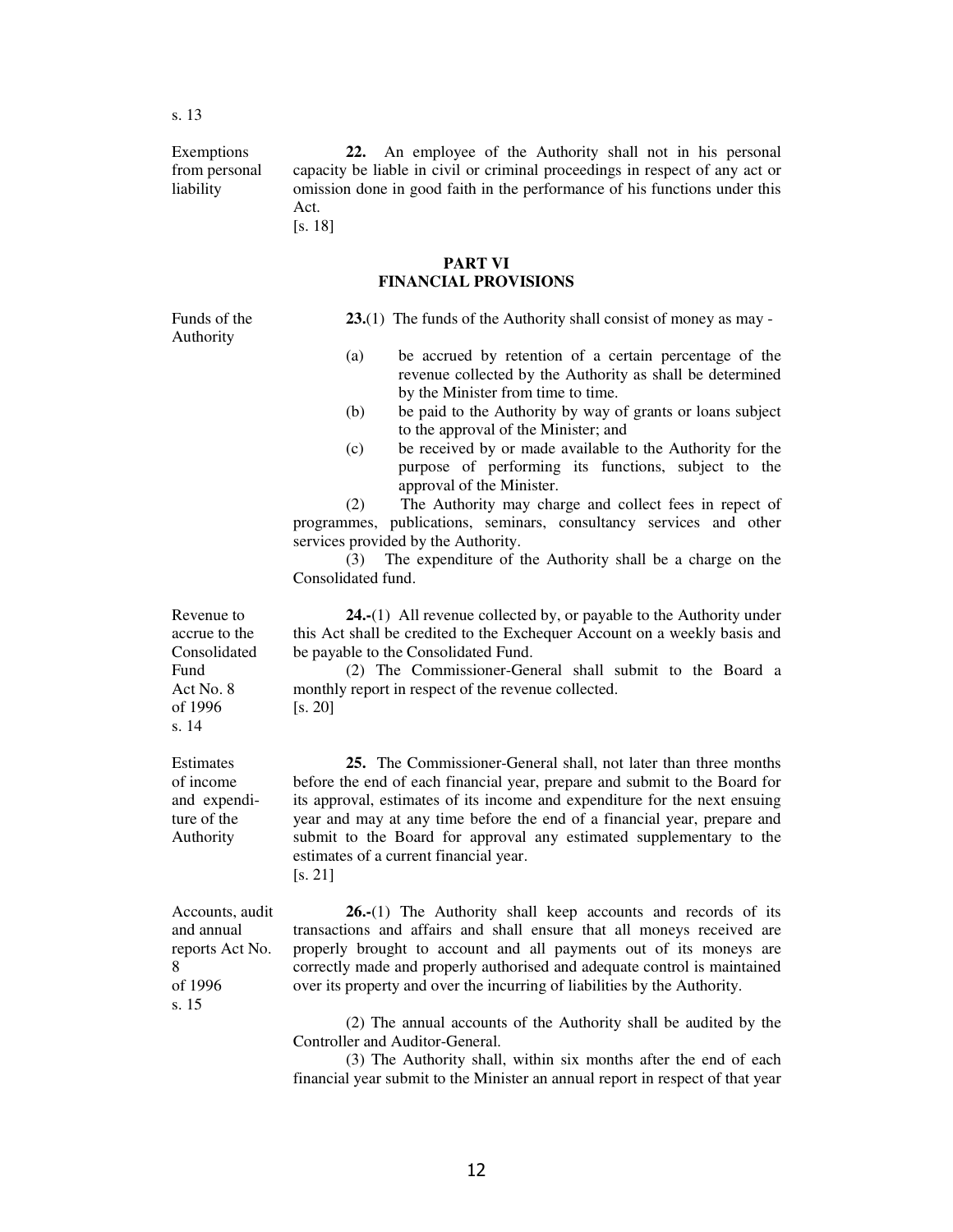|                                                                                                   | $containing -$<br>a copy of the audited accounts of the Authority, together with<br>(a)<br>the auditor's report, if any, on the accounts;<br>performance indicators and any other related information;<br>(b)<br>a report on the operations of the Authority; and<br>(c)<br>(d) such other information as the Board may, before or after the<br>completion of the annual report, direct.<br>(4) The Authority shall make available to the Minister responsible<br>for finance in Zanzibar, a copy of the annual report after the end of each<br>financial year.<br>(5) The Minister shall cause copies of the annual report of the<br>Authority to be laid before the National Assembly within two months or at<br>the next meeting of the National Assembly after he has received them.<br>[s. 22] |
|---------------------------------------------------------------------------------------------------|-----------------------------------------------------------------------------------------------------------------------------------------------------------------------------------------------------------------------------------------------------------------------------------------------------------------------------------------------------------------------------------------------------------------------------------------------------------------------------------------------------------------------------------------------------------------------------------------------------------------------------------------------------------------------------------------------------------------------------------------------------------------------------------------------------|
| Special<br>Auditor<br>Act No. 8<br>of 1996<br>s. 16                                               | The Minister may whenever appropriate and upon such<br>27.<br>conditions as he may deem proper, appoint an auditor for auditing of<br>accounts of any taxpayer who is suspected or is reasonably believed to<br>engage in fraud or any other form of dishonesty.<br>[s. 3]                                                                                                                                                                                                                                                                                                                                                                                                                                                                                                                          |
| Authority<br>exempted<br>from taxes,<br>etc.<br>Act No. 13<br>of 1996<br>s. 51                    | The Authority is hereby exempted from payment of any<br>28.<br>import and other duties, taxes and levies in respect of its operations,<br>capital, property or documents or any transaction, deed, agreement, fees or<br>promissory note to which it is a party.<br>[s. 24]                                                                                                                                                                                                                                                                                                                                                                                                                                                                                                                         |
| Satisfaction<br>of orders<br>against the<br>Authority<br>Act No. 13<br>of 1996<br>s. 51<br>Cap. 5 | 29. For the purposes of this Act, and notwithstanding any contrary<br>provisions in any written law, where in any civil proceedings by or against<br>the Authority, any order, including an order as to costs, is made by a court<br>in favour of any person against the Authority or against an officer of the<br>Authority as such, or where the court has to issue an order for execution,<br>attachment or process in the nature thereof, all the provisions of section 15<br>of the Government Proceedings Act shall apply to the suit as if the suit<br>were a proceeding by or against the Government, the Authority were a<br>Government Department and its officers were officers of the Government.<br>[s. 25]                                                                            |
| Quarterly<br>reports<br>Acts Nos. 8<br>of 1996<br>s. 18;<br>13 of 1996<br>s. 51                   | <b>30.</b> The Commissioner-General shall after the end of every three<br>months submit to the President and the Minister a report containing –<br>financial statements;<br>(a)<br>(b) performance indicators and any other related information;<br>the operations of the Authority; and<br>(c)                                                                                                                                                                                                                                                                                                                                                                                                                                                                                                     |
|                                                                                                   | such other information as the Board may deem proper.<br>(d)<br>[s. 26]                                                                                                                                                                                                                                                                                                                                                                                                                                                                                                                                                                                                                                                                                                                              |
| Internal audit<br>and periodic<br>audit reports                                                   | 31.-(1) The Head of Internal Audit shall in addition to any other<br>functions assigned to him by the Board or the Commissioner-General, be<br>responsible for the internal audit of the Authority's accounts and shall                                                                                                                                                                                                                                                                                                                                                                                                                                                                                                                                                                             |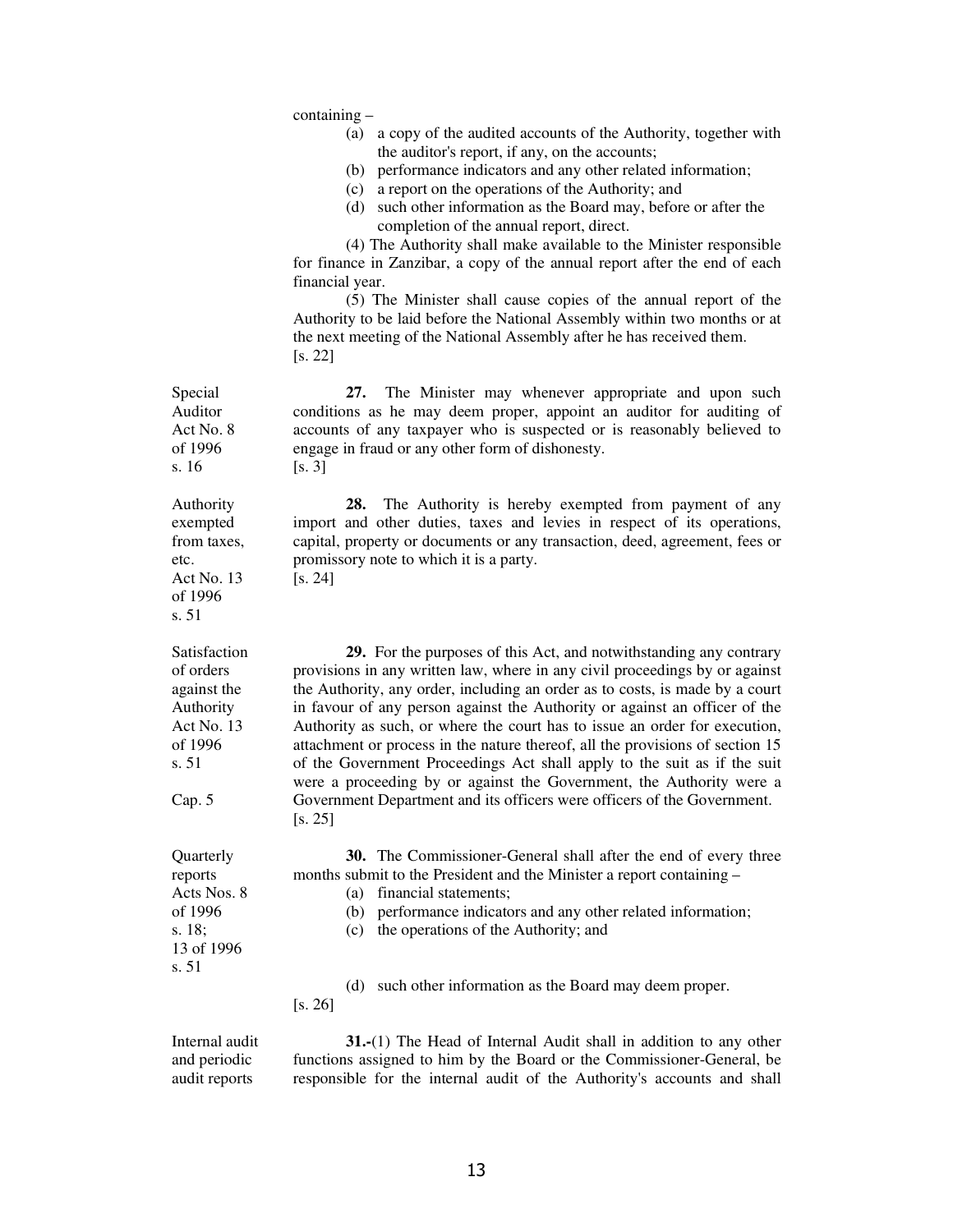Acts Nos. 8 of 1996 s. 18; 13 of 1996 s. 51

submit to the Commissioner-General a report in respect of every three months of a financial year.

 (2) The Commissioner-General shall submit the report referred to in subsection (1) to the Board for its consideration at the next meeting of the Board and shall provide a copy of the report to the Minister and the Controller and Auditor-General. [s. 27]

#### **PART VII MISCELLANEOUS PROVISIONS**

**32.-**(1) All property, except any such property as the Minister may determine, which immediately before the commencement of this Act was vested in the Government for the use of the Revenue Departments for the purpose of giving effect to the laws set out in the First Schedule shall, on the date of commencement of this Act, and without further assurance, vest in the Authority subject to all interests, liabilities, charges, obligations and trust affecting that property.

 (2) Except as otherwise provided in subsection (1) in relation to property, contracts, debts, engagements and liabilities of the Government attributable to the Revenue Departments shall remain vested in the Authority and may be enforced by or against the Authority.

 (3) All legal proceedings and claims pending in respect of revenue to which the laws set out in the First Schedule apply shall be continued or enforced by or against the Authority in the same manner as they would have been continued or enforced if the Act had not been enacted. [s. 28]

| Construction                    | 33.-(1) On and after the coming into force of this Act all references                                |
|---------------------------------|------------------------------------------------------------------------------------------------------|
| and                             | to a revenue commissioner in any law or any specified provisions of the                              |
| modification of                 | laws set out in the First Schedule shall be construed as references to the                           |
| other laws                      | Commissioner-General of the Authority.                                                               |
| Acts Nos. 8                     | (2) The Minister may, with the approval signified by resolution of                                   |
| of 1996                         | the National Assembly and by statutory instrument amend any revenue law                              |
| s. $18; 13$                     | (other than the Constitution) for the purpose of bringing that law into                              |
| of 1996                         | conformity with this Act.                                                                            |
| s. 51                           | [s. 29]                                                                                              |
| <b>Offences</b>                 | 34. Any person who for the purposes of this $Act-$                                                   |
| Acts No. 13<br>of 1996<br>s. 51 | without lawful excuse or justification, fails to comply with an<br>(a)<br>order made under this Act; |
|                                 | (b) furnishes any information or produces any document which is                                      |
|                                 | false or misleading in a material particular;                                                        |
|                                 | (c) obstructs any officer in the performance of his functions under                                  |
|                                 | this Act; or                                                                                         |
|                                 | (d) otherwise contravenes this Act,                                                                  |
|                                 | is guilty of an offence, and liable on conviction to a fine not exceeding five                       |
|                                 | hundred thousand shillings and to imprisonment for a term not exceeding                              |
|                                 | two years.                                                                                           |
|                                 | [s. 30]                                                                                              |

assets and liabilities, subsisting contracts and pending proceedings Acts Nos. 8 of 1996 s. 18; 13 of 1996 s. 51

Vesting of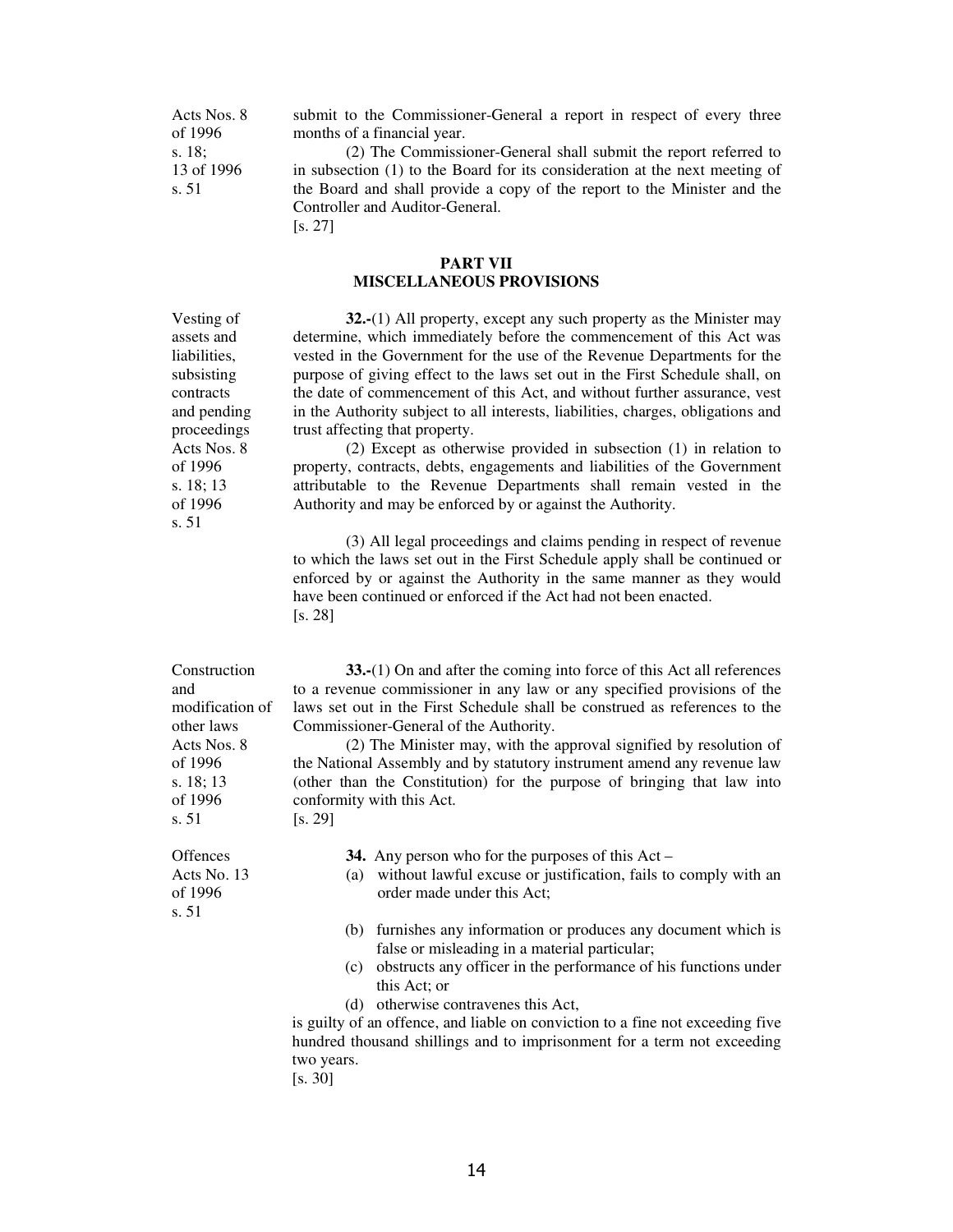| Application<br>for TIN not to<br>be the basis of<br>provisional<br>assessment of<br>tax on certain<br>cases<br>Act No. $9$<br>of 2000<br>s. 36 | Except for a person or an individual whose income is<br>35.<br>chargeable to tax in accordance with the provisions of Part II, particulars<br>furnished in respect of an application for a taxpayer identification number<br>shall not be a basis for provisional assessment of tax.                                                                                        |
|------------------------------------------------------------------------------------------------------------------------------------------------|-----------------------------------------------------------------------------------------------------------------------------------------------------------------------------------------------------------------------------------------------------------------------------------------------------------------------------------------------------------------------------|
| Repeal of Act<br>No.22 of 1994                                                                                                                 | 36. [Repeals the Tanzania Revenue Board Act].<br>[s. 31]                                                                                                                                                                                                                                                                                                                    |
| Savings<br>Act No. 8<br>of 1996<br>s. 18                                                                                                       | 37. Subject to the provisions of this Act, any right of any person,<br>including a right of appeal, subsisting against a revenue Commissioner<br>immediately before the commencement of this Act shall be treated as<br>subsisting against the Commissioner-General in so far as that right relates<br>to the duties of the Commissioner-General under this Act.<br>[s. 32] |
| Regulations<br>Acts Nos. 8<br>of 1996<br>s. 18;<br>13 of 1996<br>s. 51                                                                         | 38. The Minister may, after consultation with the Authority make<br>regulations for the better carrying out of the provisions of this Act.<br>[s. 33]                                                                                                                                                                                                                       |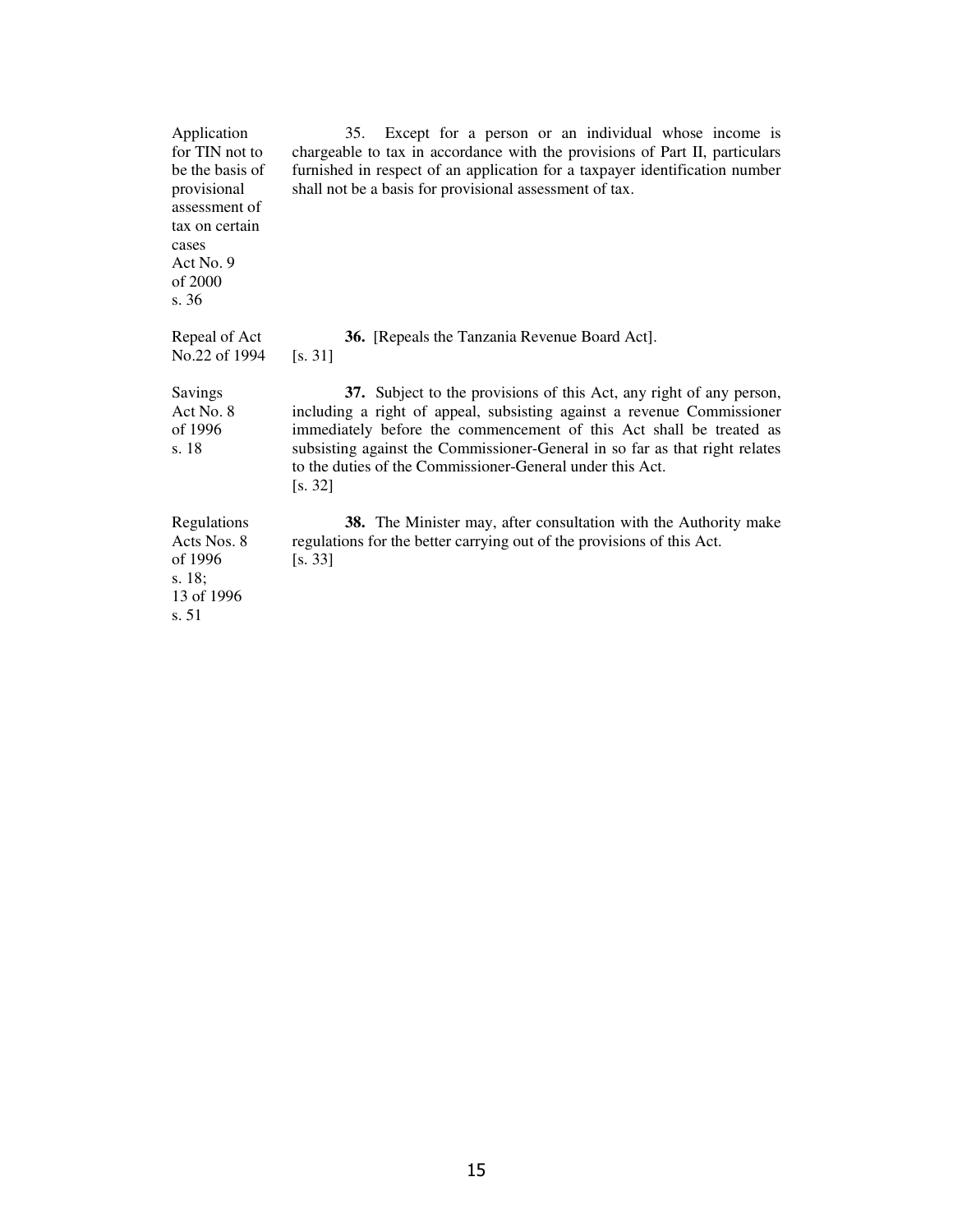#### $\overline{\phantom{a}}$ **FIRST SCHEDULE**

#### $\overline{\phantom{a}}$ (Section  $5(1)(a)$ )

- 1. The Income Tax Act, Cap. 332.
- 2. The Customs (Management and Tariff) Act, Cap. 403.
- 3. The East African Customs Management Act [incorporated into Cap. 403].
- 4. The Value Added Tax Act, Cap. 148.
- 5. The Excise (Management and Tariff) Act, Cap. 147.
- 6. The Stamp Duty Act, Cap. 189.
- 7. The Road and Fuel Tolls Act, Cap. 220.
- 8. The Hotels Act, Cap. 105.
- 9. The Motor Vehicle Benefit Tax Act was repealed by Act No. 18 of 2002 s. 6
- 10. The Probate and Administration of Estates Act, Cap. 352.
- 11. The Airport Service Charges Act, Cap. 365.
- 12. The Motor Vehicle (Tax on Registration and Transfer) Act, Cap. 124.
- 13. [The Specified Buildings Tax Act has been repealed by Act No. 13 of 1996, s. 55.]
- 14. The Motor Vehicle Surtax Act, Cap. 394.
- 15. The Port Service Charges Act, Cap. 264.
- 16. [The Video Business Regulation Act has been repealed by Act No. 13 of 1996, s. 55.]
- 17. The Traffic Foreign Vehicles Rules, [See The Road Traffic Act, Cap. 168.]
- 18. [The Training Levy [Imposition] Act has been repealed by Act No. 13 of 1996, s. 55.]
- 19. [The Housing Levy Act was repealed by Act No. 14 of 2001, s. 40.]
- 20. The Customs and Excise Management Act, [incorporated into Cap. 403].
- 21. [The Foreign Commercial Vehicles (Licensing) Act was repealed by Act No. 19 of 1995.]
- 22. The Land Act, Cap. 113.
- 23. The East African Excise Management Act, [incorporated into Cap. 147].
- 24. The East African Community Mediation Agreement Act, Cap. 232.
- 25. The Cashewnut Board of Tanzania Act, Cap.203.
- 26. Any other law which may come into force enacted to mobilise and collect revenue.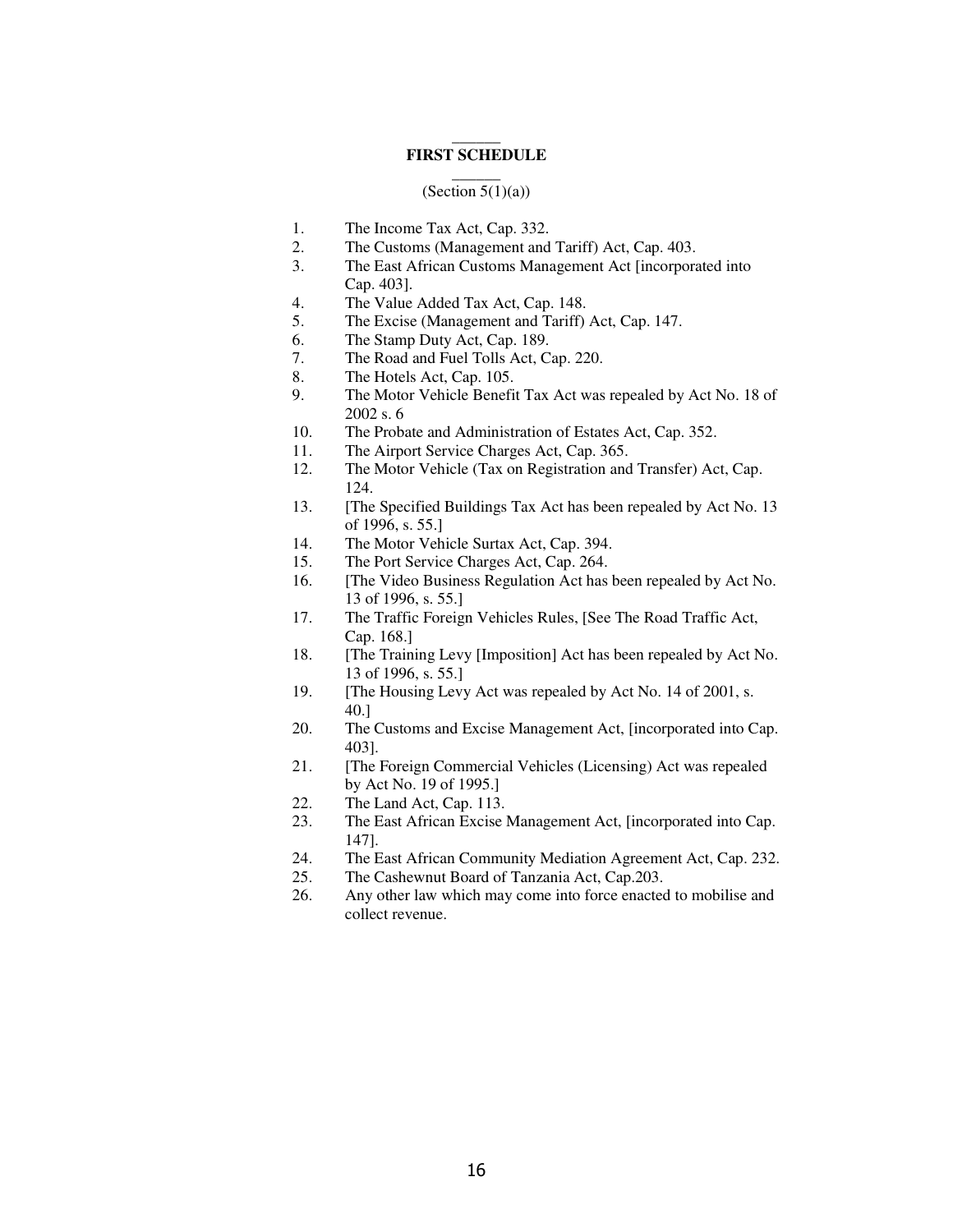### \_\_\_\_\_\_\_ **SECOND SCHEDULE \_\_\_\_\_\_**

# (Section 12(1))

| Meetings<br>of the<br>Board | $1-(1)$ The first meeting of the Board shall be convened by the<br>Chairman and subsequently the Board shall meet as often as necessary for<br>the transaction of business at such places and at such times as may be<br>decided upon by the Board, but it shall meet at least once every month.<br>(2) The Chairman shall preside at every meeting of the Board and<br>in his absence the members present may appoint a member from among<br>themselves to preside at that meeting.<br>(3) The Chairman or, in his absence, a member appointed by the<br>Board to act in his place may at any time call a special meeting upon<br>written request by a majority of the members.<br>(4) Notice of a Board meeting shall be given in writing to each<br>member at least five days before the day of the meeting but an urgent<br>meeting may be called at not less than five days' notice at the request of<br>two or more members.                                                                                                                                          |
|-----------------------------|-----------------------------------------------------------------------------------------------------------------------------------------------------------------------------------------------------------------------------------------------------------------------------------------------------------------------------------------------------------------------------------------------------------------------------------------------------------------------------------------------------------------------------------------------------------------------------------------------------------------------------------------------------------------------------------------------------------------------------------------------------------------------------------------------------------------------------------------------------------------------------------------------------------------------------------------------------------------------------------------------------------------------------------------------------------------------------|
| Quorum                      | 2. Subject to subparagraph $(4)(b)$ of paragraph 4 of this Schedule,<br>five members shall form a quorum for a meeting of the Board.                                                                                                                                                                                                                                                                                                                                                                                                                                                                                                                                                                                                                                                                                                                                                                                                                                                                                                                                        |
| Decision<br>of the<br>Board | <b>3.</b> (1) All questions proposed at a meeting of the Board shall be<br>decided by a majority of the votes of the members present and in the event<br>of an equality of votes, the person presiding shall have a casting vote in<br>addition to his deliberative vote.<br>(2) A decision may be made by the Board without a meeting by<br>circulation of the relevant papers among the members of the Board and by<br>the expression of the views of the majority of the members in writing but<br>any member shall be entitled to require that the decision be deferred and<br>the matter on which a decision is sought be considered at a meeting of the<br>Board.                                                                                                                                                                                                                                                                                                                                                                                                     |
| Disclosure<br>of interest   | <b>4.</b> $(1)$ A member of the Board who has a direct or indirect personal<br>interest in a matter being considered or about to be considered by the Board<br>shall, as soon as possible after the relevant facts have come to his<br>knowledge, disclose the nature of his interest to the Board.<br>(2) A disclosure of interest under subparagraph (1) shall be<br>recorded in the minutes of the meeting of the Board and the member<br>making such disclosure shall not, unless the Board otherwise determines in<br>respect of that matter –<br>(a) be present during any deliberation on the matter by the Board;<br>(b) take part in the decision of the Board.<br>(3) For the purpose of the making of a decision by the Board under<br>subparagraph (2) in relation to a member who has made a disclosure under<br>subparagraph $(1)$ , the member who has made such disclosure shall not -<br>(a) be present during the deliberations of the Board for the<br>making of the determination; or<br>(b) influence any other member or participate in the making by |